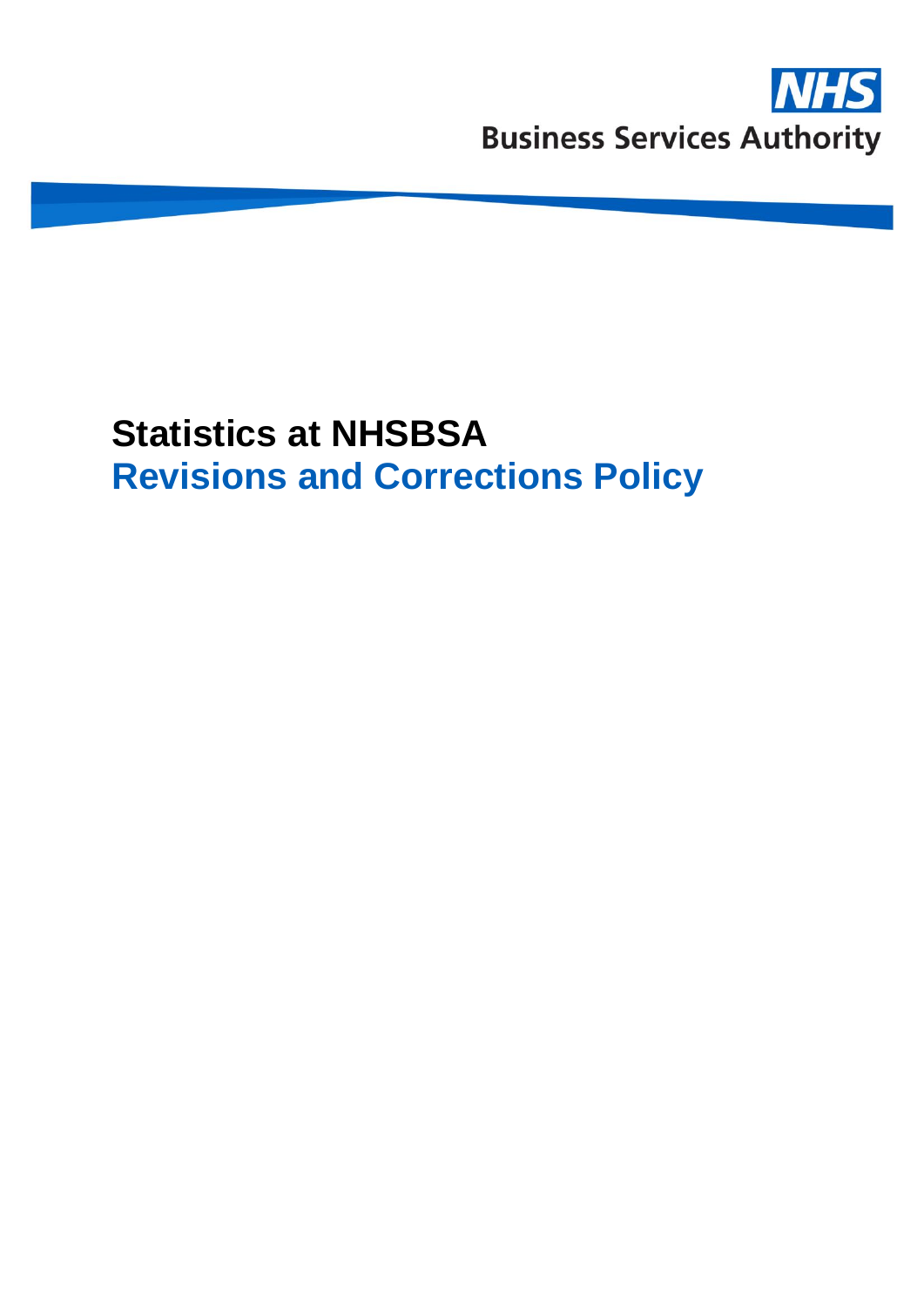### **Document Release Note**

Document Name: Revisions and Corrections Policy

| <b>Document Details Name</b>               | <b>Version Number</b> | <b>Description</b>                                                                 |
|--------------------------------------------|-----------------------|------------------------------------------------------------------------------------|
| <b>Revisions and Corrections</b><br>Policy | v <sub>002</sub>      | A document outlining the NHSBSA<br>Statistical revisions and corrections<br>policy |

| <b>Revision</b><br><b>Details</b><br><b>Revision</b><br><b>Number</b> | <b>Revision</b><br>Date | <b>Revision</b><br><b>Description</b>        | Page<br><b>Number</b> | <b>Previous</b><br>Page<br><b>Number</b> | <b>Action</b><br>Taken            | Addenda/<br><b>New Page</b> |
|-----------------------------------------------------------------------|-------------------------|----------------------------------------------|-----------------------|------------------------------------------|-----------------------------------|-----------------------------|
| v002                                                                  | 23/03/2021              | Updated in<br>line with<br>annual<br>refresh |                       |                                          | Minor<br>typographical<br>changes |                             |

### **About this document**

This policy has been produced to help users of our Official and National statistics releases understand the reasons for scheduled revisions and the procedure for correcting errors. These processes have been developed in line with the UK Statistics Authority's Code of Practice for Official Statistics.

### **Scope of Document**

This document sets out how revisions to NHSBSA outputs, whether scheduled or not, will take place in line with the [Code of Practice for Statistics.](https://www.statisticsauthority.gov.uk/code-of-practice/the-code/)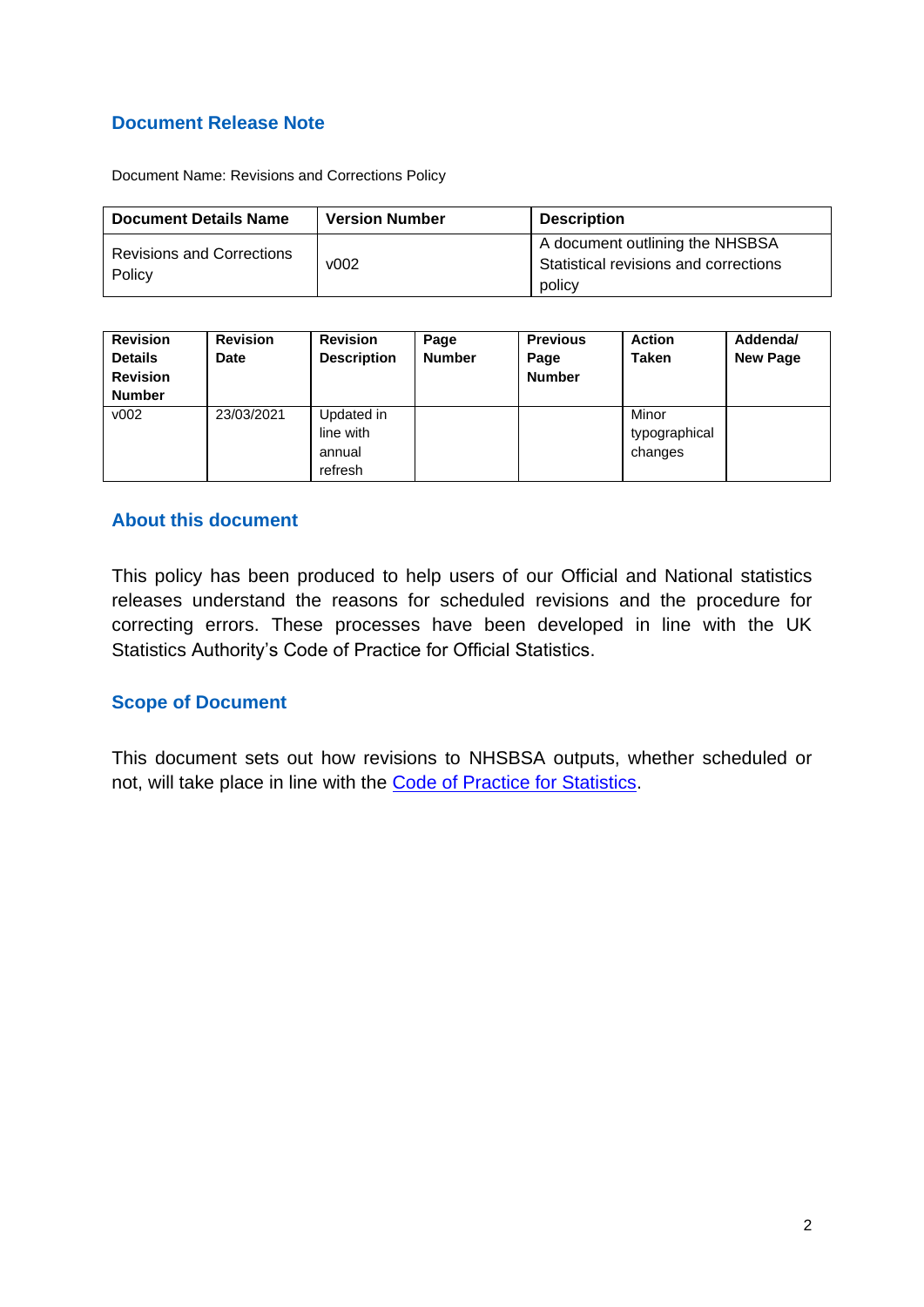## **Table of Contents**

| Section 1: Revisions                          | 4 |  |
|-----------------------------------------------|---|--|
| <b>Scheduled Revisions</b>                    | 4 |  |
| Changes in statistical methodology            | 4 |  |
| Receipt of further data                       | 5 |  |
| Section 2: Corrections                        | 6 |  |
| Significant errors                            | 6 |  |
| Minor but insignificant errors                | 6 |  |
| Minor but significant errors                  | 6 |  |
| Decisions about errors                        | 6 |  |
| Section 3: Handling Revisions and Corrections |   |  |
| Contact us                                    | 8 |  |
|                                               |   |  |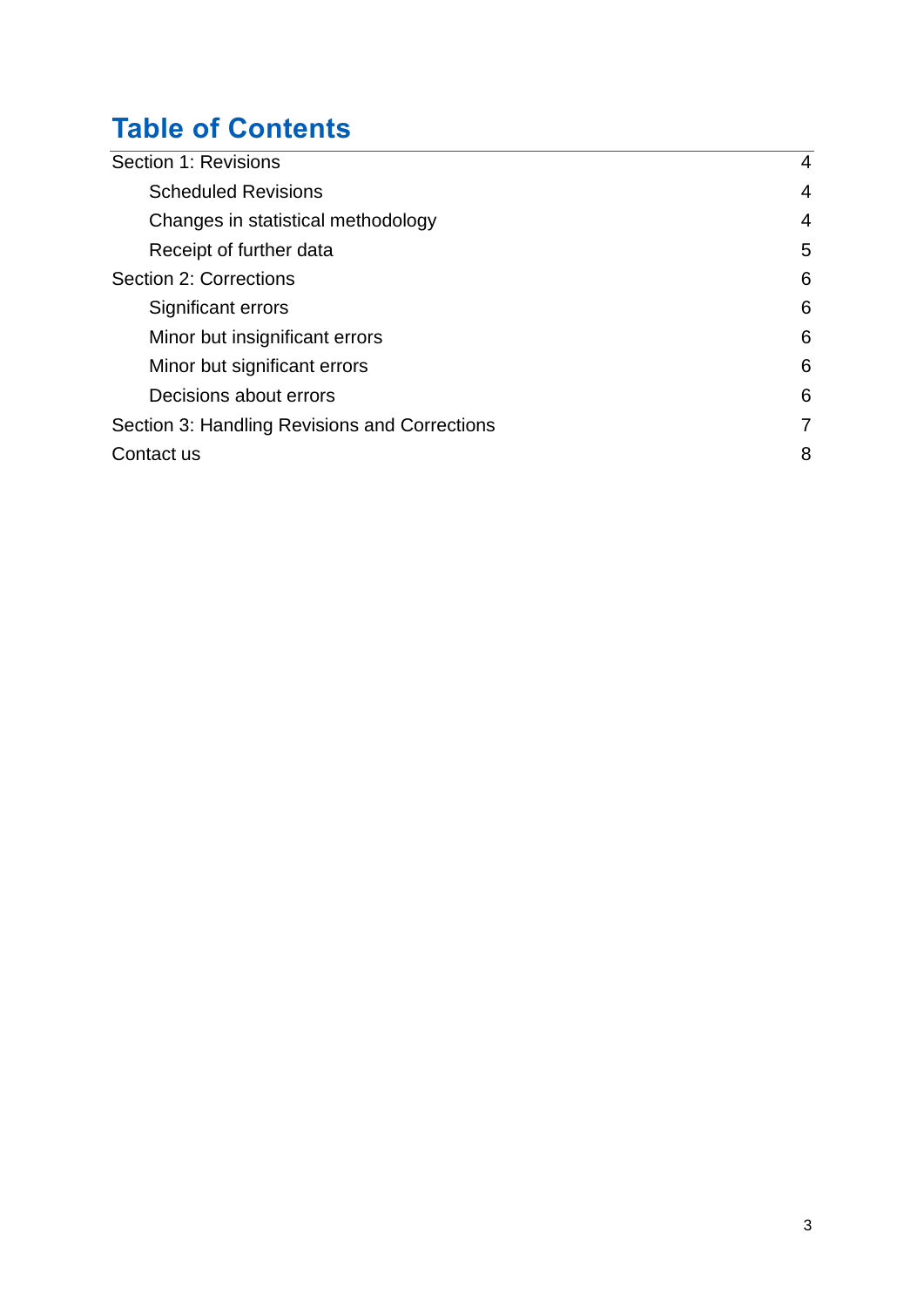### <span id="page-3-0"></span>**Section 1: Revisions**

The NHSBSA aims to avoid the need for revisions to official statistics unless they are absolutely necessary. Our systems and quality assurance processes aim to reduce the likelihood and impact of revisions occurring. Despite this there are three types of revisions that we may need to make:

- Scheduled revisions
- Changes in methodology
- Receipt of further data

More detail on each type can be found below.

When revisions are made we will provide our users with clear and accessible information about:

- What has been revised, including the time periods for which time series have or have not been revised?
- What the revisions mean and what is their impact on the statistics?
- What previously released data has been reproduced?
- Where the latest (revised) statistics can be found?

For each release we will maintain a revision history including the information above for all past revisions of a statistical release. For statistical releases produced from sources where we expect revisions to occur then a specific revisions policy may be stated within the release, or supporting methodological notes.

### <span id="page-3-1"></span>**Scheduled Revisions**

A scheduled revision is where statistics are initially published as provisional, which means that they are subject to change. At a later date as announced as an 'upcoming statistical release' on the NHSBSA website, the provisional statistics are revised and reissued.

Statistics published as provisional are clearly marked by a superscript 'p' next to each provisional figure and include information on the reasons why the data are provisional.

Once a provisional statistic is made final, the 'p' markers are removed and any figures that have changed are marked with an 'r'.

### <span id="page-3-2"></span>**Changes in statistical methodology**

A change in methodology is where we find a different technique or process that can be used to produce more accurate, complete, consistent or higher quality data.

We will preannounce any methodological changes that we make to our products, either in a prior release or on the statistics section of our website. Revisions resulting from changes to methodology will not be made until the methodological change has where possible, been the subject of consultation with users. NHSBSA will also consult users on options for maintaining a consistent time series where relevant, even if this involves revising previously released data.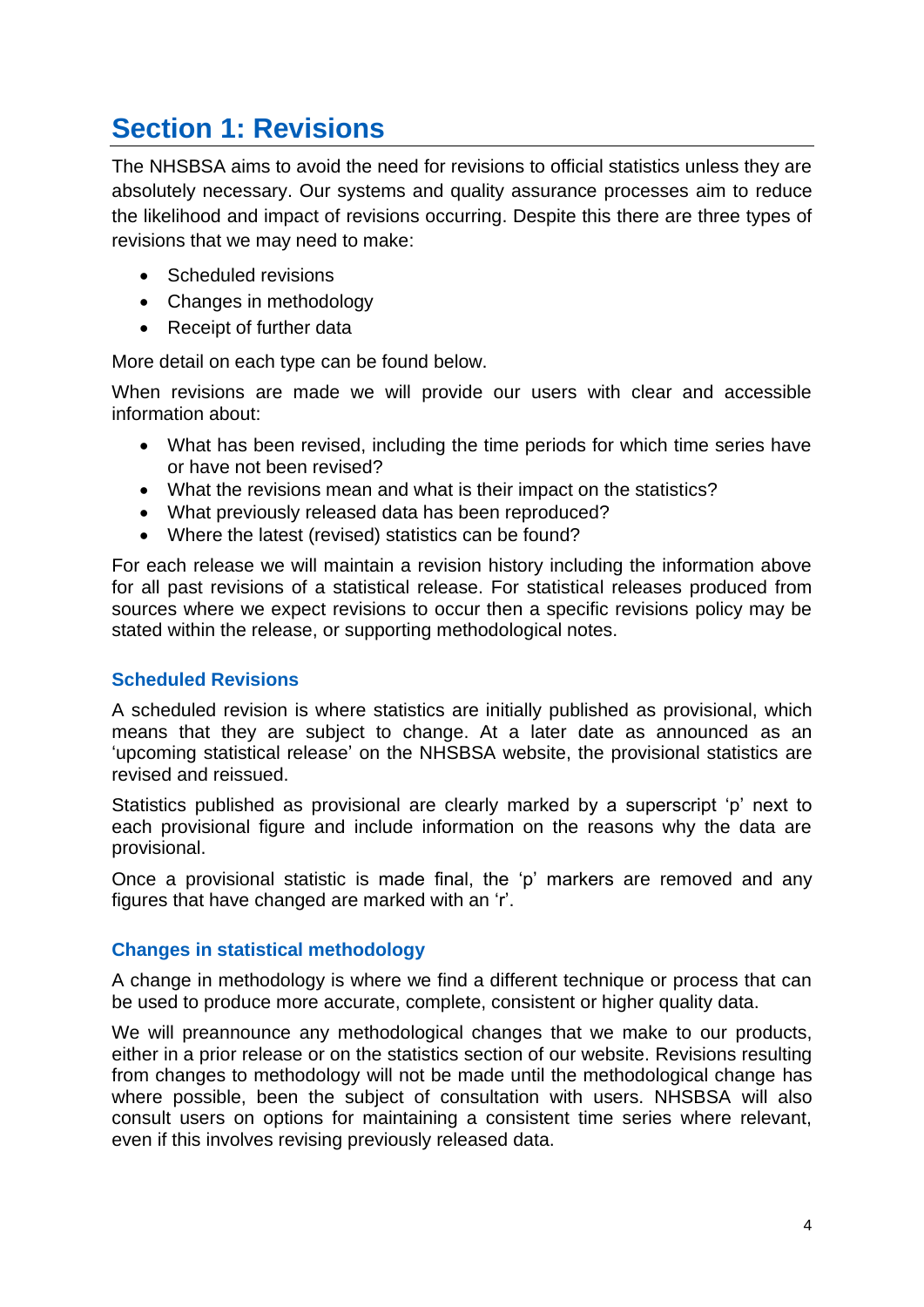### <span id="page-4-0"></span>**Receipt of further data**

All data can be updated when new information becomes available that relates to a period already published. Each relevant publication will set out how publications will be revised in these circumstances. Revisions would normally be made in the next planned publication after we have received new information.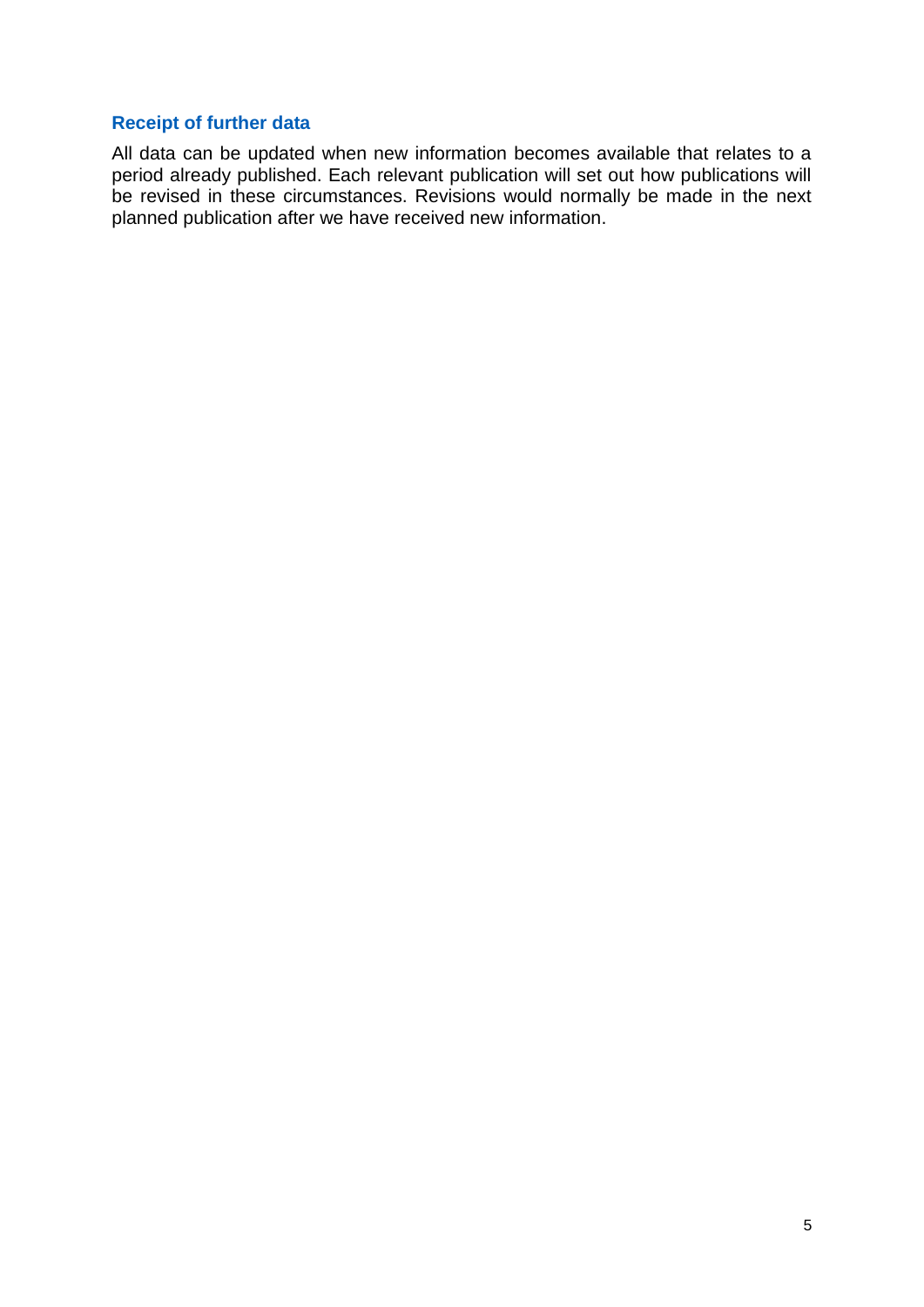### <span id="page-5-0"></span>**Section 2: Corrections**

We want to generate trust in what we release through a commitment of transparency. What we produce will be truthful, impartial and independent, and meet consistent standards of behaviour that reflect the wider public good. It is possible that despite our quality control procedures that our statistics may be found to be subject to errors in methodology, underlying data or processes. All of our processes will be subject to a statistical risk assessment, and we will seek to report our assessment of any known sources of error, or incorporate these into the statistics in advance and control the risk of error in such cases.

### <span id="page-5-1"></span>**Significant errors**

An error is considered to be significant if the resultant change would contradict the conclusions that would previously have been drawn from the data. Significant errors found in our published statistics will be:

- Notified with a prominent alert on our website.
- Corrected as soon as possible.
- Communicated to users and stakeholders.

### <span id="page-5-2"></span>**Minor but insignificant errors**

If the error is minor or textual, or insignificant in the sense that any correction would be reasonably deemed inconsequential, we will not issue a correction immediately, but would do so when a new release was due for publication.

### <span id="page-5-3"></span>**Minor but significant errors**

If we discover an error which is insubstantial but which, in our professional judgement, warrants immediate correction we will amend electronic copies of the published release and ensure that the revision is clearly identified in the amended publication.

### <span id="page-5-4"></span>**Decisions about errors**

Decisions on how to address any errors in published statistics will be made by our Lead Official for Statistics, in consultation with the National Statistician as appropriate. Information on all such amendments will be placed on our website alongside the link to the published document.

If an error is identified but corrected figures are not yet available due to a need for further investigation, a note will be added to the statistics to explain the situation making it clear the figures are subject to change.

The front page of the statistical publication will state when it was first published and when it was revised.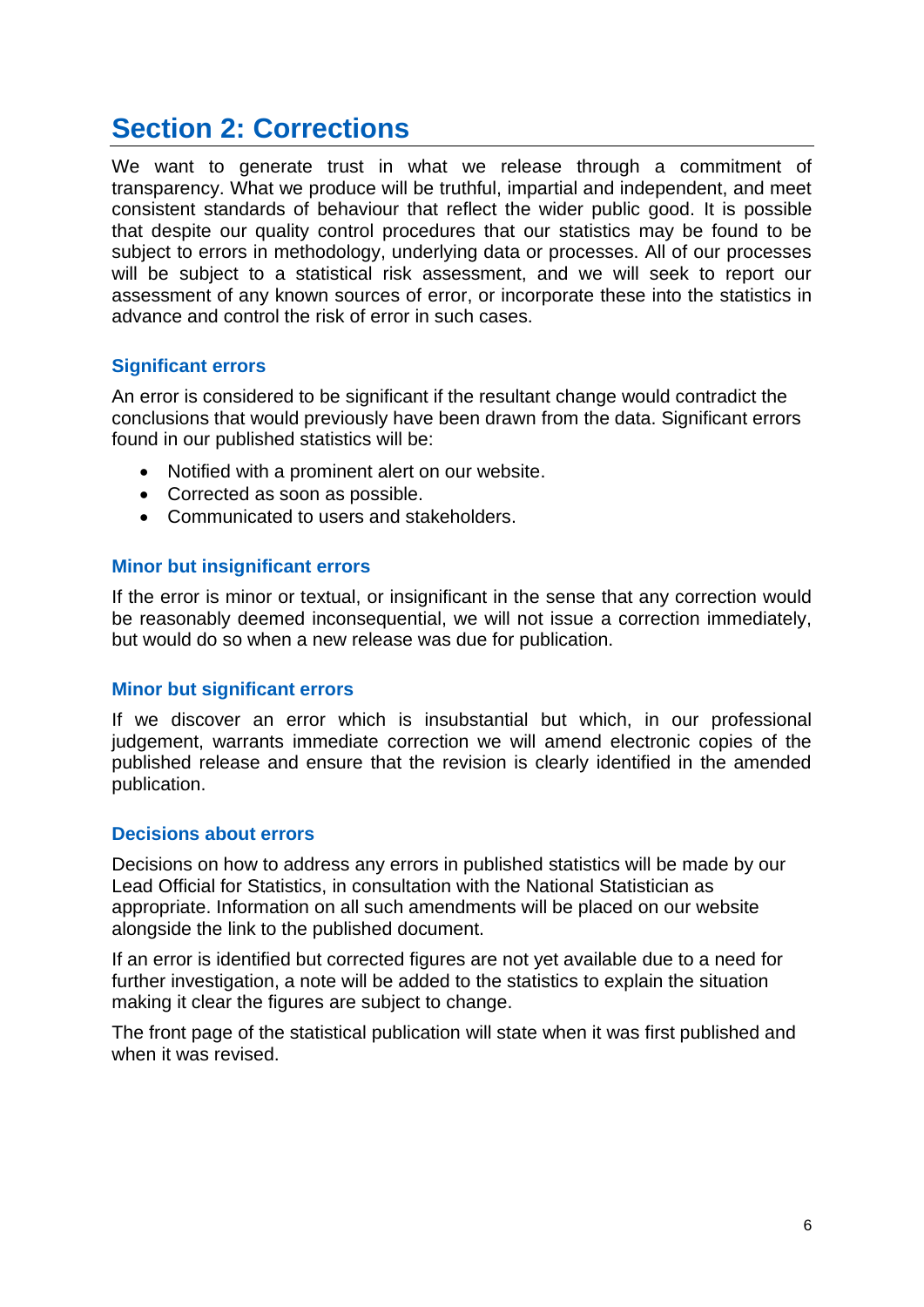### <span id="page-6-0"></span>**Section 3: Handling Revisions and Corrections**

Our aim when handing revisions and corrections is to be transparent with our customers about the reason for the changes, when to expect scheduled revisions and how unscheduled corrections will be communicated.

Decisions on how to address any changes to published statistics will be made by the statistician responsible for the specific publication in consultation with our Lead Official for Statistics – as appropriate.

Our commitments in handling revisions and corrections are:

- To promptly identify the affected statistics and underlying data.
- To inform our Lead Official for Statistics, and our communications teams about any significant revisions or corrections.
- To provide a clear explanation to our users of the reason for changes where known, and the details of the size and impact on the statistics and data.
- To publish the revised or corrected statistics with a clear explanation of the reason for the change with details of the size and impact on the statistics as soon as we can.
- To include a direct comparison of original and revised statistics.
- To seek comments from key customers on proposed changes and on the options for maintaining a consistent time series, including any revisions of previously released data.
- To keep our customers informed.